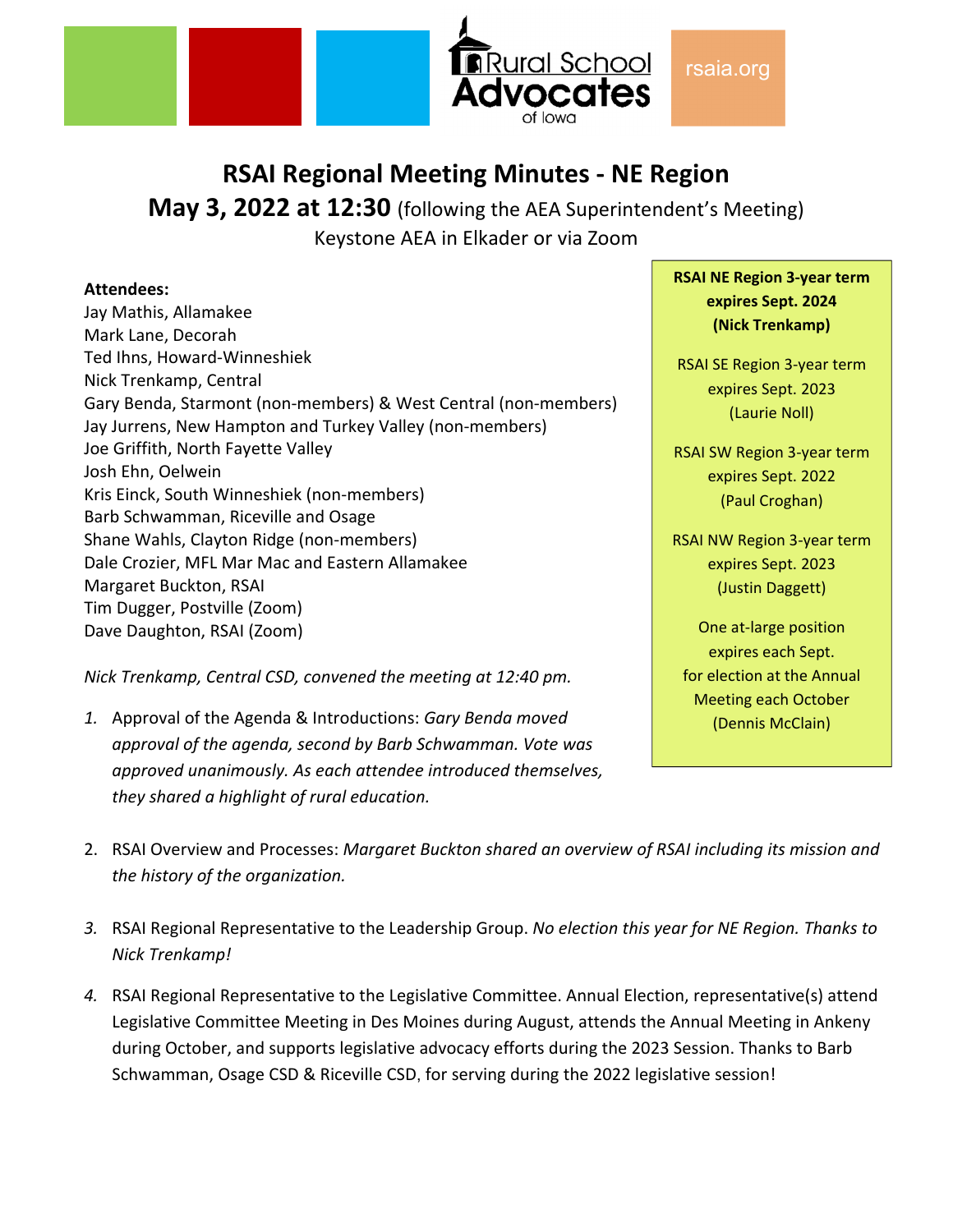Nominations: *Gary Benda nominated Barb Schwamman to continue on the Legislative Committee. Second by Mark Lane. No other nominations were brought forth. Barb Schwamman was reappointed to the RSAI Legislative Committee by unanimous consent.*

*Jay Mathis moved a request to the Leadership Group to recruit and appoint a representative from a RSAI member district to represent the Central Rivers AEA. Seconded by Ten Ihns. Approved unanimously.*

- *5.* Consideration of Amendments to RSAI Bylaws. Amendment recommendations require 2/3 majority vote to move onto the RSAI Bylaws Committee: *No amendments were brought forth by the membership.*
- 6. Review of the 2022 Legislative Session and Supporting Data by Margaret Buckton and Dave Daughton, RSAI Professional Advocates. *Margaret Buckton and Dave Daughton reviewed the legislative actions that have taken place thus far during the 2022 Session on each of RSAI's priorities. Discussion ensued.*
- 7. RSAI Priorities and Services Discussion. *RSAI members split into groups to review the Discussion Guide and prepare recommendations to RSAI leadership for 2022 legislative priorities. See compiled notes in the separate document.*
- 8. Vote on 2023 Legislative Priorities Recommendation from NE Region. Requires simple majority vote to forward recommendations on to the RSAI Legislative Committee. *Motion by Dale Crozier to forward the NE Regional Priorities Recommendations to the RSAI Legislative Committee. Second by Josh Ehn. Motion approved unanimously.*
- 9. Other Business: *No other business was brought forth for discussion.*
- 10. Adjourn: *Motion to adjourn by Barb Schwamman, second by Joe Griffith. The meeting was adjourned at 2:05 pm by unanimous consent.*

#### **Save the Date: 2022 RSAI Annual Meeting**

**Oct. 25, 2022 4:30-7:30PM** (includes working dinner) FFA Enrichment Center (DMACC Campus) 1055 SW Prairie Trail Parkway, Ankeny, Iowa 50023 Conduct annual business, set Legislative Priorities, and plan for successful advocacy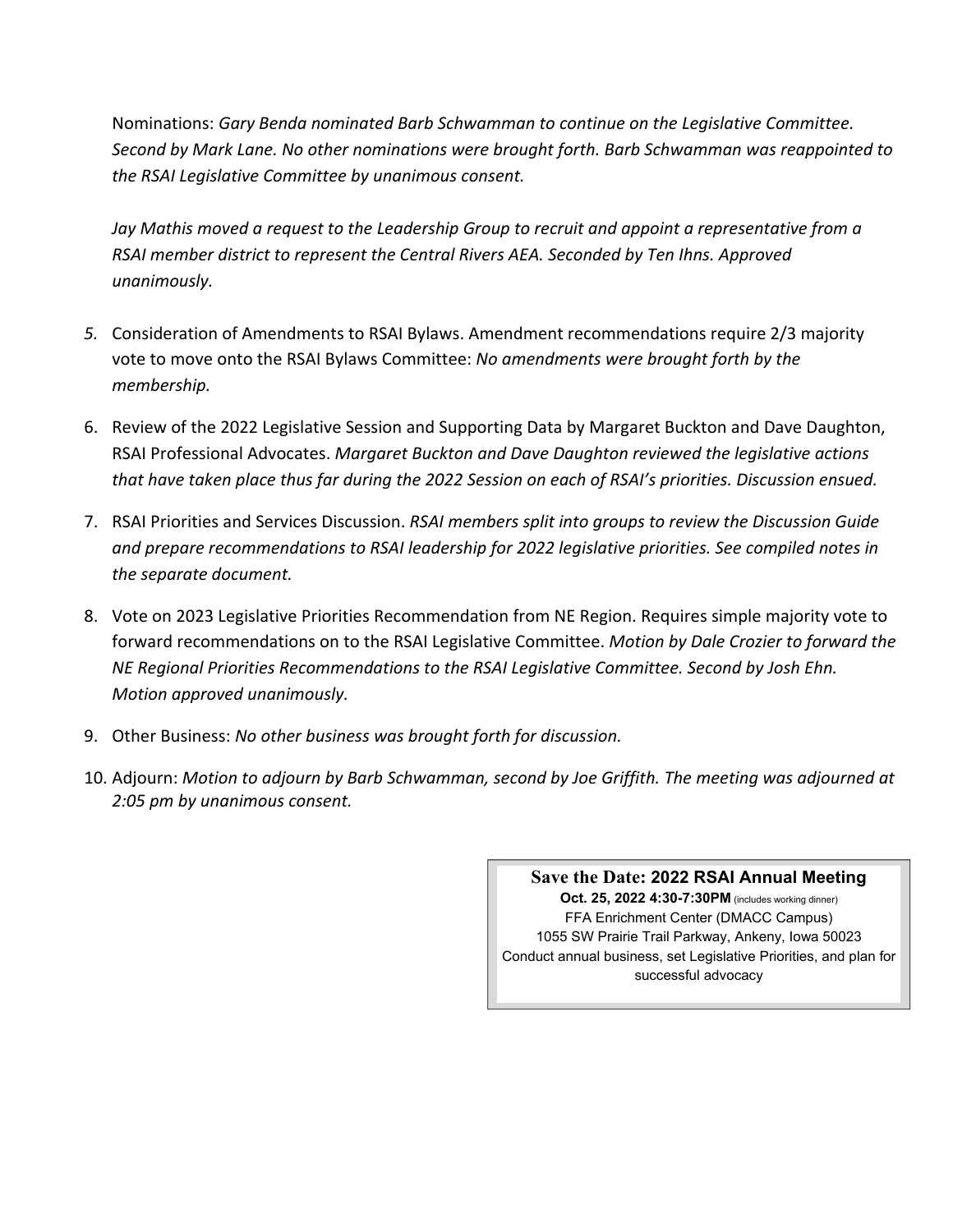

# **RSAI Regional Meeting 2022** *(NE Region)* **RSAI Legislative Priorities & Services Discussion**

## **2022 Legislative Priorities:**

|                | 2022 RSAI Legislative Priority                   | <b>Delete</b> | <b>Continue</b> | <b>Amend</b>                       |
|----------------|--------------------------------------------------|---------------|-----------------|------------------------------------|
| 1              | <b>Adequate School Resources: the increase</b>   |               | X               | Update to consider inflation.      |
|                | in SSA should be no lower than 3.75% in FY       |               |                 | Amend % to reasonable amount.      |
|                | 2023 due to abundant state surplus,              |               |                 | Concerns that it doesn't really    |
|                | maintain balanced state and local resources,     |               |                 | matter if we set a %, they will    |
|                | be predictable, and assure adequate time for     |               |                 | ignore it.                         |
|                | budget planning and staffing.                    |               |                 |                                    |
| $\overline{2}$ | <b>Educator Shortage and Quality</b>             |               | X               | Shortage is really bad and         |
|                | Instruction: maximum flexibility to hire staff   |               |                 | getting worse. No relief for years |
|                | to provide great instruction, including several  |               |                 | in sight.                          |
|                | strategies to attract and retain quality staff;  |               |                 |                                    |
|                | flexibility to meet offer and teach              |               |                 |                                    |
|                | requirements, loan forgiveness programs, a       |               |                 |                                    |
|                | special education generalist credential,         |               |                 |                                    |
|                | creation of a Public Service CTE strand, hire    |               |                 |                                    |
|                | retirees without IPERS impact, and               |               |                 |                                    |
|                | elimination of barriers to licensure.            |               |                 |                                    |
|                |                                                  |               |                 |                                    |
| 3              | <b>Local School Board Authority: locally</b>     |               | X               |                                    |
|                | elected leaders closest to the community are     |               |                 |                                    |
|                | in the best position to determine the interest   |               |                 |                                    |
|                | of students, staff and stakeholders. District    |               |                 |                                    |
|                | leaders need maximum flexibility to provide a    |               |                 |                                    |
|                | great education to all students. The             |               |                 |                                    |
|                | Legislature, the Executive Branch and the        |               |                 |                                    |
|                | courts should follow lowa Code 274.3 and         |               |                 |                                    |
|                | liberally construe statute to effectuate local   |               |                 |                                    |
|                | control.                                         |               |                 |                                    |
| 4              | Quality Preschool: funding of quality PK at      |               | X               | Include 3-5 year olds. Needs to    |
|                | the 1.0 per pupil cost for full time or prorated |               |                 | include special education and      |
|                | proportionally and formula protections           |               |                 | general education in same room.    |
|                | against budget and program impacts of PK         |               |                 | If you get a student with IEP mid- |
|                | enrollment swings (budget guarantee/on-          |               |                 | year, you have to kick out the 4-  |
|                | time spending authority).                        |               |                 | year-old. Maybe .5 for 3-year-     |
|                |                                                  |               |                 | old. 1.0 weighting for 4 and 5-    |
|                |                                                  |               |                 | year-olds. We also need quality    |
|                |                                                  |               |                 | day care.                          |
| 5              | Opportunity Equity: resources based on at-       |               | X               |                                    |
|                | risk need, in addition to enrollment. All        |               |                 |                                    |
|                | school boards should have 5% dropout             |               |                 |                                    |
|                | prevention funding. School districts should      |               |                 |                                    |
|                | be granted spending authority for FRPL           |               |                 |                                    |
|                | waived fees and lowa should study the            |               |                 |                                    |
|                | impact of poverty on educational outcomes.       |               |                 |                                    |